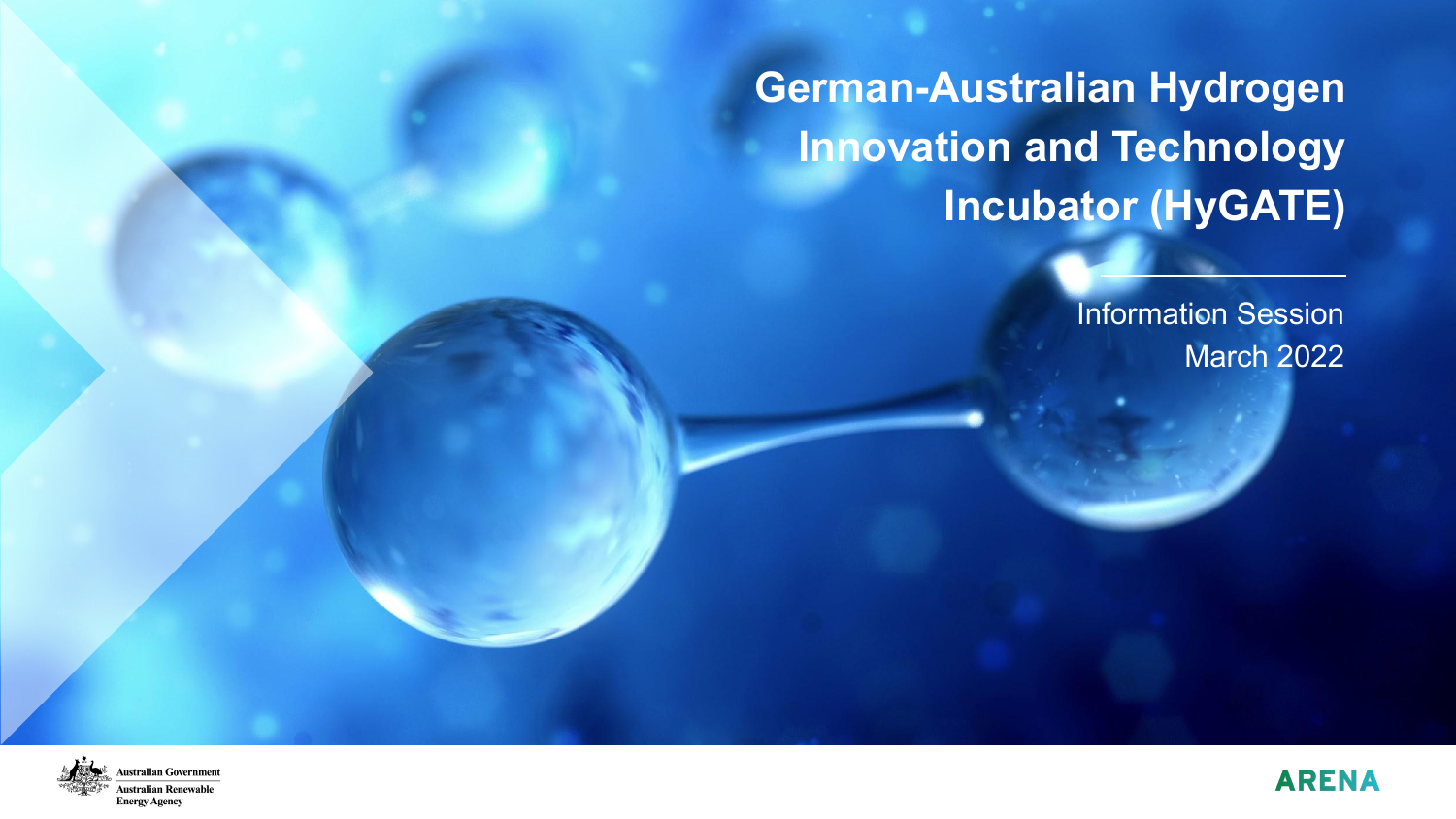# **1. Round Overview**



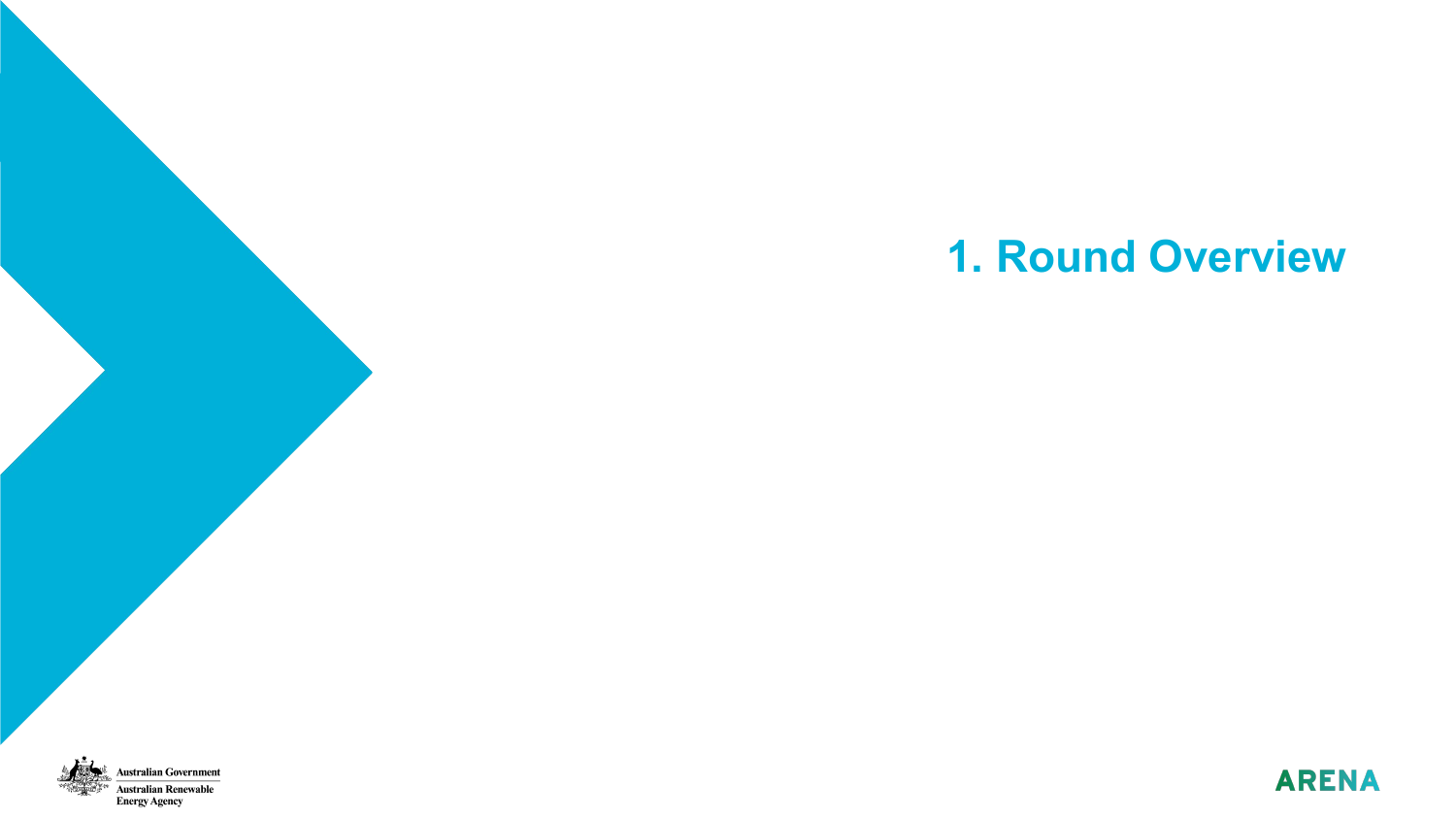## **Overview of the Round**

#### **The HyGATE Initiative**

Initiative under the Australia-Germany Hydrogen Accord

#### **The Round**

Targeted funding round to administer the HyGATE Initiative

- Opened 8 March 2022
- Two-stage competitive process (Expressions of Interest and Full Application)

#### **ARENA**

Australian HyGATE Delivery Partner \$50 million to administer HyGATE

**PtJ**

German HyGATE Delivery Partner €50 million to administer HyGATE

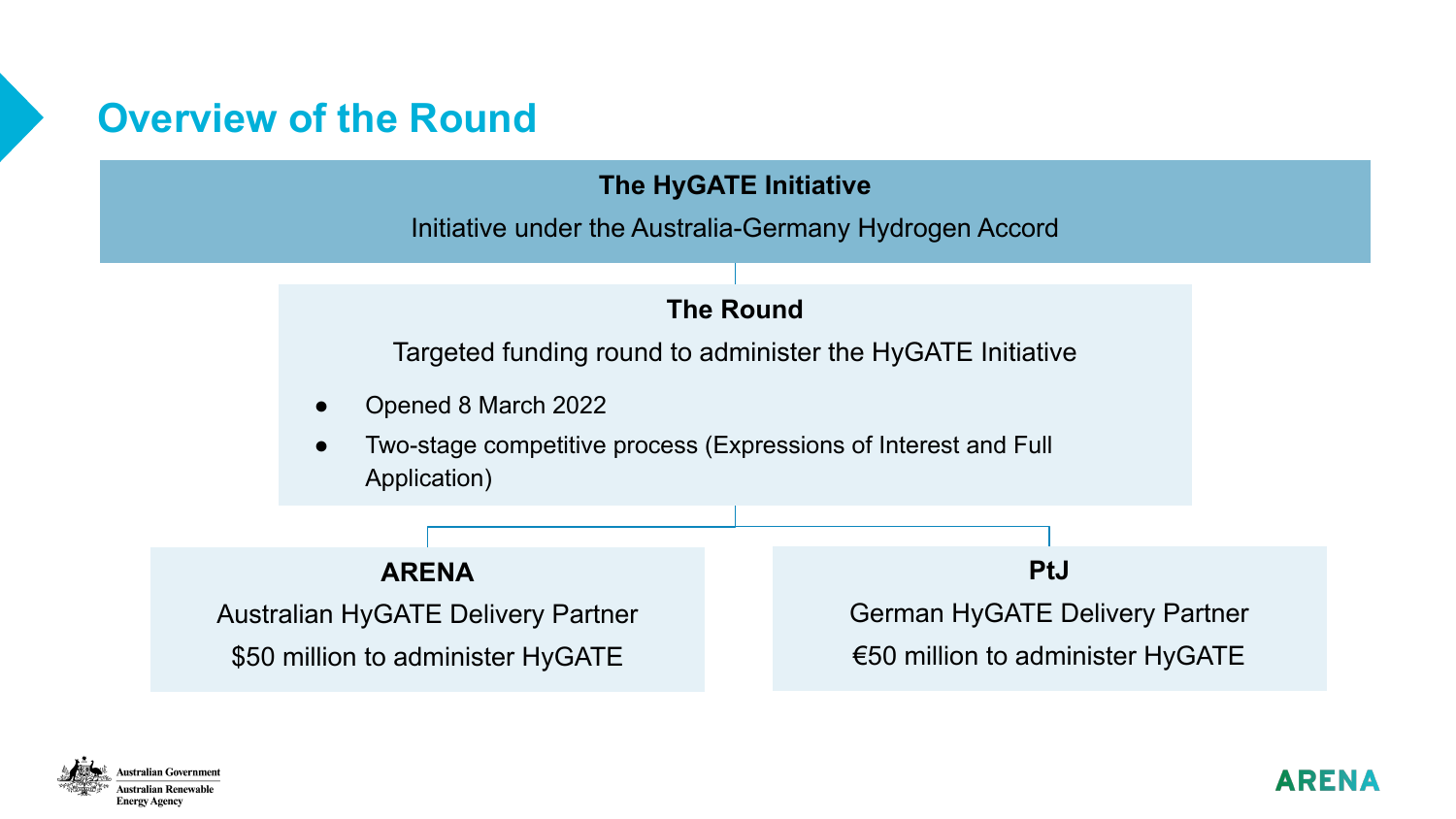## **Key documents**



#### **[HyGATE Funding Announcement](https://arena.gov.au/assets/2022/03/hygate-expression-of-interest-funding-announcement.pdf) [Advancing Renewables Program Guidelines](https://arena.gov.au/assets/2017/05/ARENA_ARP_Guidelines_FA_Single_Pages_LORES.pdf)**





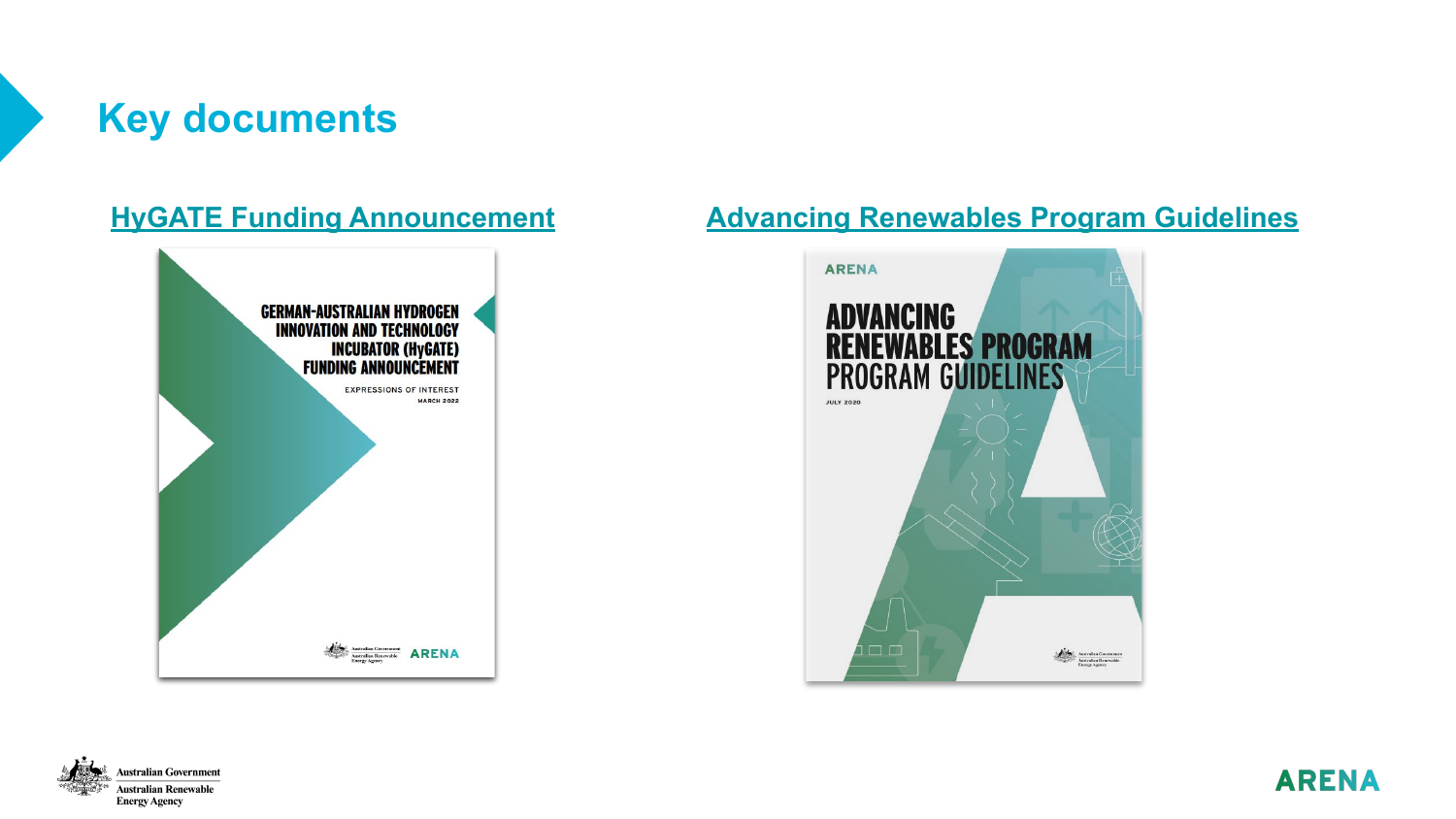# **Round Key Objectives**

The Round is targeting projects that will deliver one or more of the following outcomes:

| Reduction of the cost of hydrogen production, transport, storage and use, supporting the commercial<br>()<br>viability of renewable hydrogen<br>( ) ( –><br>Development of an Australian-German supply-chain for renewable hydrogen<br>Encourage cross country collaboration and knowledge sharing between Australian and German<br>$\bigcap \mathcal{A}$<br>organisations, including the establishment of cross-country partnerships related to the project activities<br>Provide price discovery and transparency in relation to the current and projected economics for<br>$( ) \mathcal{L}$<br>renewable hydrogen technologies. | $\bigcap$ | Demonstration of highly innovative technology across the value chain of renewable hydrogen,<br>supporting the technical viability of renewable hydrogen |  |
|-------------------------------------------------------------------------------------------------------------------------------------------------------------------------------------------------------------------------------------------------------------------------------------------------------------------------------------------------------------------------------------------------------------------------------------------------------------------------------------------------------------------------------------------------------------------------------------------------------------------------------------|-----------|---------------------------------------------------------------------------------------------------------------------------------------------------------|--|
|                                                                                                                                                                                                                                                                                                                                                                                                                                                                                                                                                                                                                                     |           |                                                                                                                                                         |  |
|                                                                                                                                                                                                                                                                                                                                                                                                                                                                                                                                                                                                                                     |           |                                                                                                                                                         |  |
|                                                                                                                                                                                                                                                                                                                                                                                                                                                                                                                                                                                                                                     |           |                                                                                                                                                         |  |
|                                                                                                                                                                                                                                                                                                                                                                                                                                                                                                                                                                                                                                     |           |                                                                                                                                                         |  |

*Eligibility and Merit Criteria are discussed in greater detail in Section 3 of the webinar.*

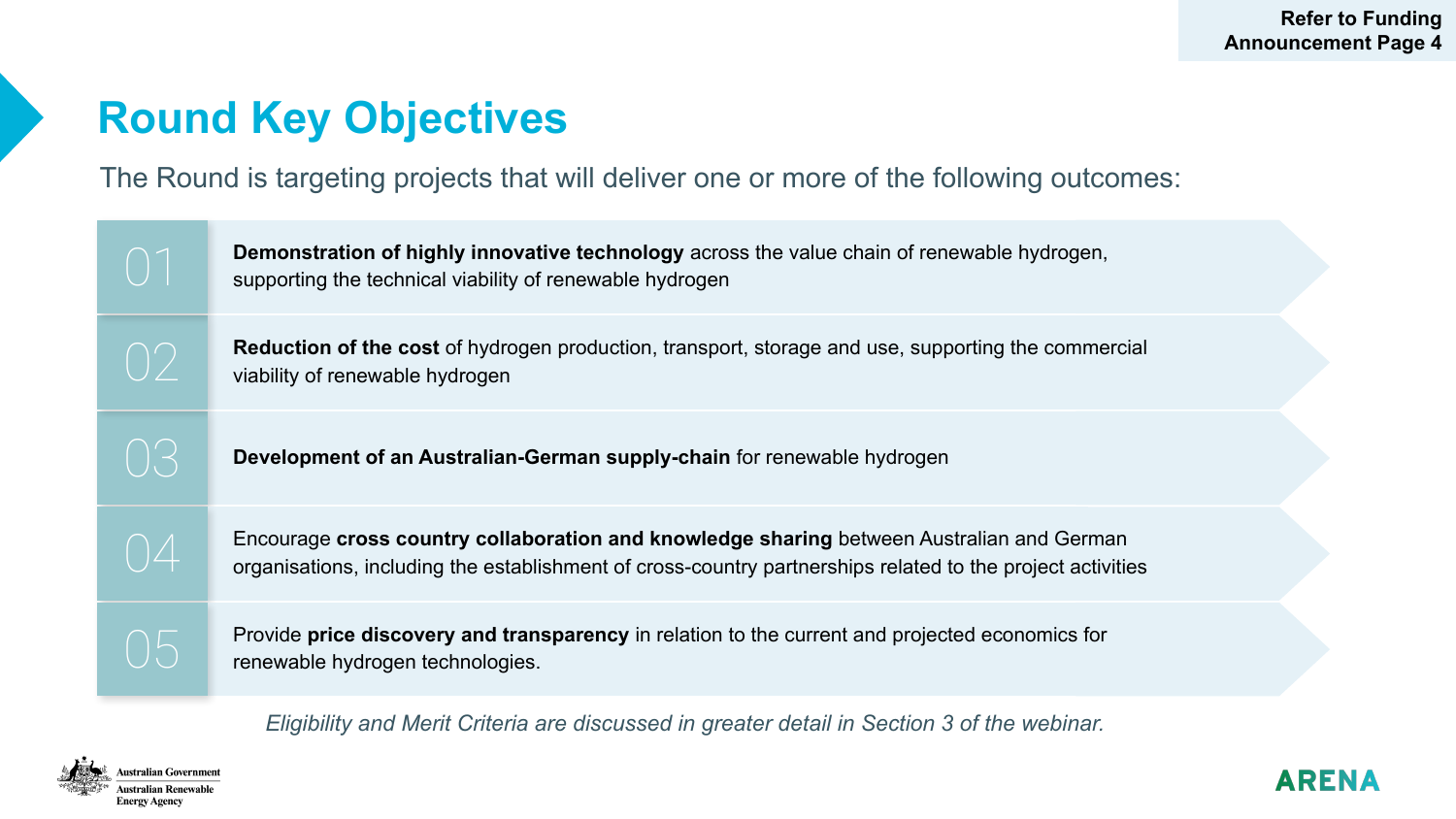## **Scope of the Round**

The Round is targeting projects with the following characteristics:

| <b>Project focus</b>                | Projects that reduce the cost of renewable hydrogen across the entire value<br>$\bullet$<br>chain (production, transport and use)<br>Contributes to development of a renewable hydrogen supply chain from<br>$\bullet$<br><b>Australia to Germany</b> |
|-------------------------------------|-------------------------------------------------------------------------------------------------------------------------------------------------------------------------------------------------------------------------------------------------------|
| <b>Project development</b><br>stage | Projects that have a more timely proposed Financial Close and commissioning<br>timetable may be assessed as higher merit                                                                                                                              |
| <b>Project location</b>             | Project activities must primarily take place in Australia                                                                                                                                                                                             |

#### **Project examples (not exhaustive)**

**Production**

**Large scale deployment** project in Australia utilising a **German electrolyser or technology** for domestic hydrogen use in Australia

**Use case Australian deployment** project for hydrogen **mobility** with a **German technology provider** (i.e. vehicles, electrolyser, refuelling infrastructure etc)

#### **Status**

Preference for more timely proposed Financial Close i.e. 12-18 months of award of funding



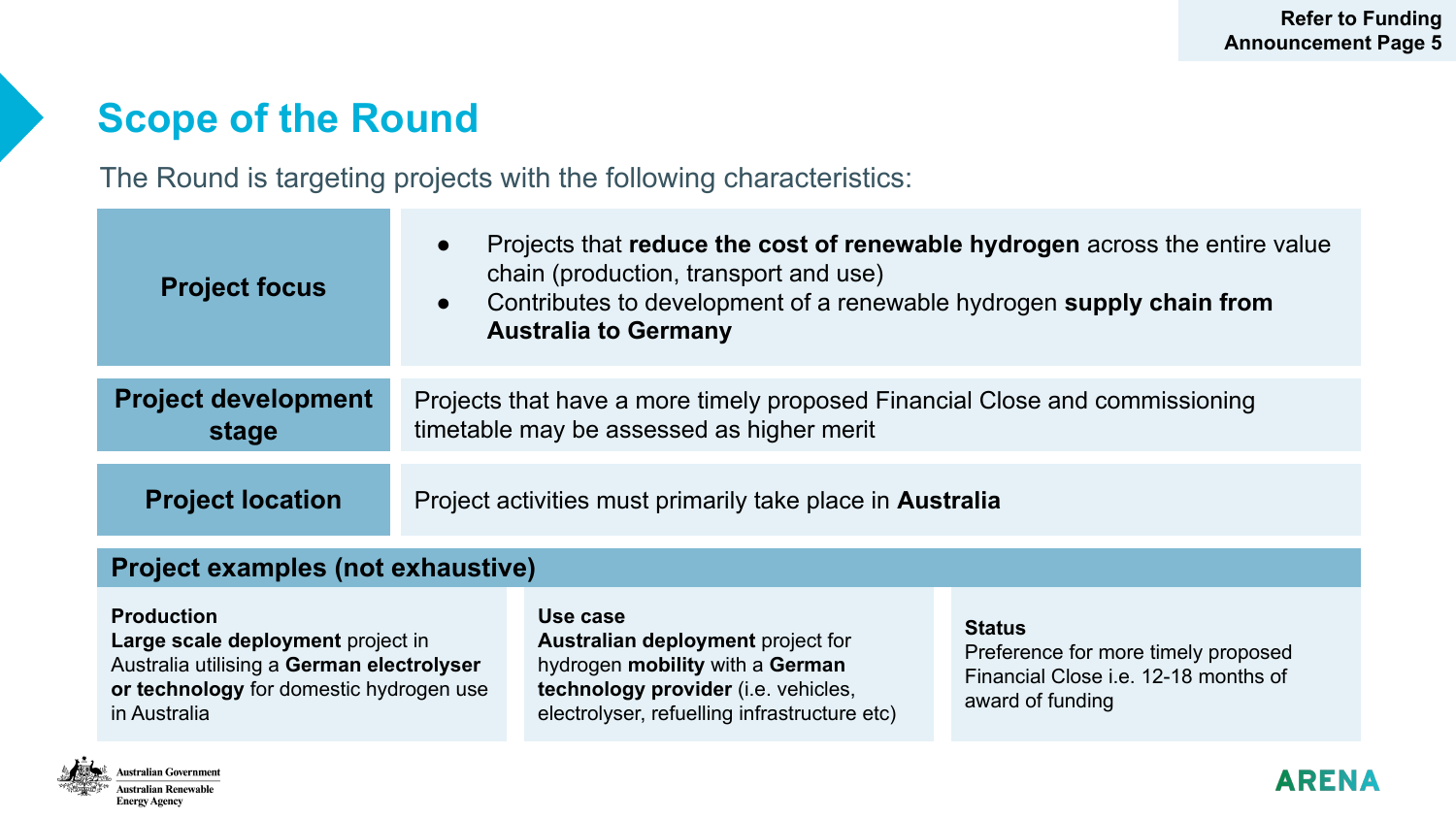## **Consortium requirements**

- **Consortium members** Consortium to include at least:
	- One **eligible Australian organisation**
	- One **German research organisation**
	- One **German industry organisation**
- Other organisations can also be involved
- **Lead applicant** one organisation is to apply to ARENA on behalf of the Consortium. This organisation must be eligible to apply to ARENA
	- For example, research institutions can be part of the Consortium but cannot be the lead Australian applicant (per ARP Guidelines)
	- **– German organisation(s) must apply separately to PtJ**



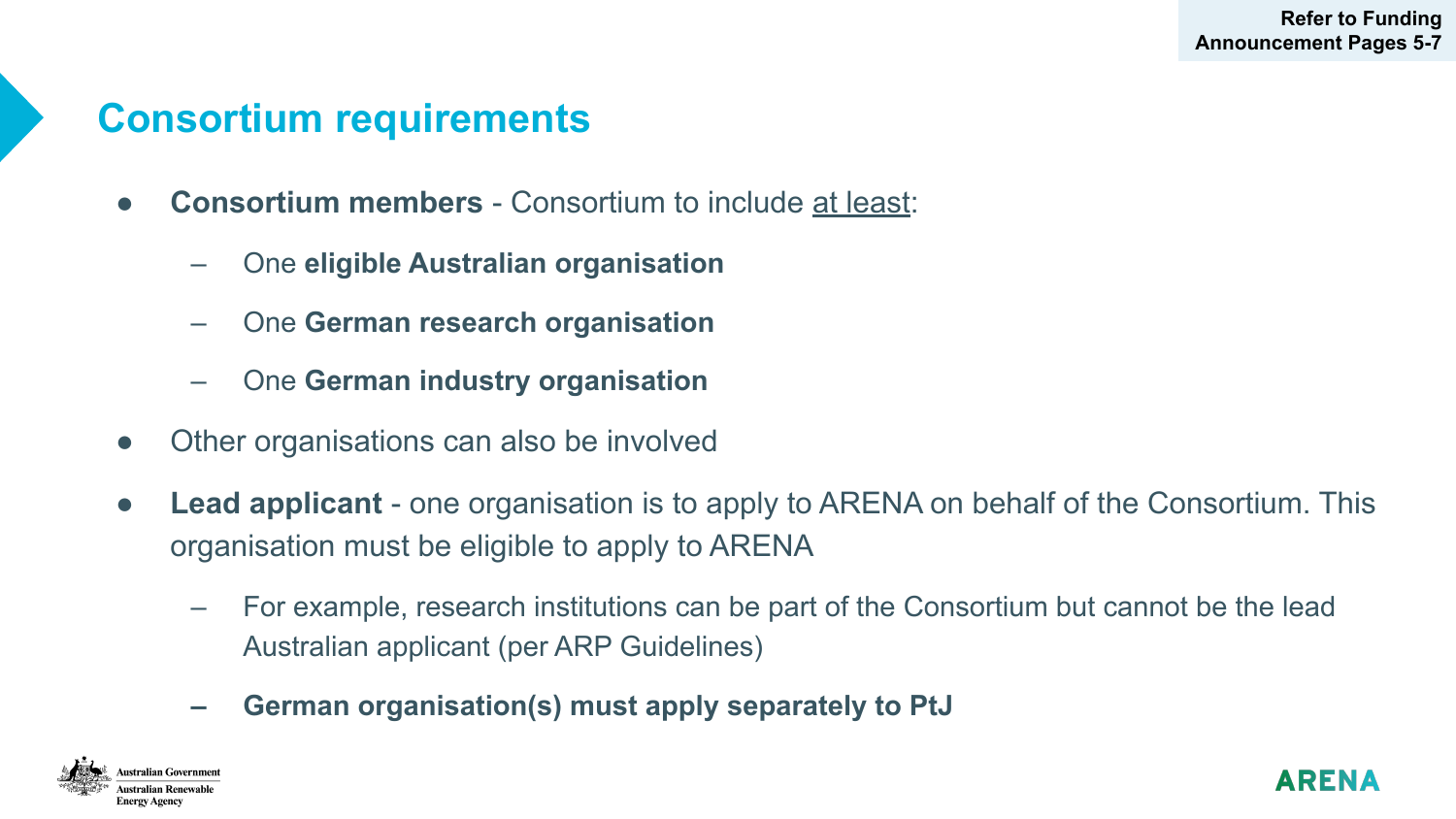## **2. Application and Assessment Process**



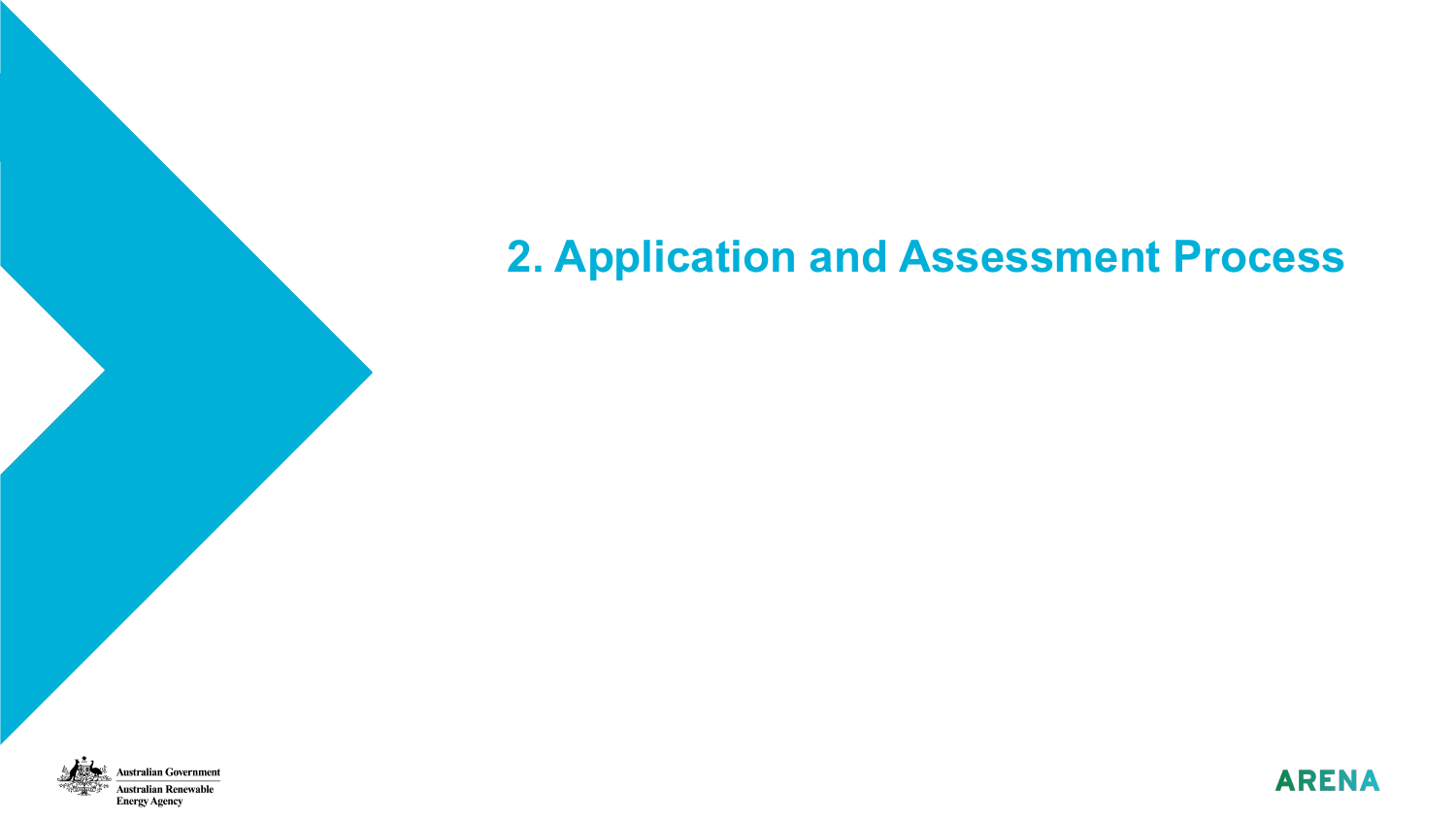## **HyGATE application and assessment process**

| Two stage process                              | Submit EOI application online through ARENANet before the EOI Due Date<br>$\bullet$<br>Only successful applicants to the EOI stage will be invited to submit a full application<br>$\bullet$                                                                                                                                                                                                                                                                                                            |
|------------------------------------------------|---------------------------------------------------------------------------------------------------------------------------------------------------------------------------------------------------------------------------------------------------------------------------------------------------------------------------------------------------------------------------------------------------------------------------------------------------------------------------------------------------------|
| <b>Eligibility Criteria</b>                    | 6 eligibility criteria $(A - F)$<br>$\bullet$<br>All must be met to proceed to merit assessment<br>$\bullet$                                                                                                                                                                                                                                                                                                                                                                                            |
| <b>Assessment and</b><br><b>Merit Criteria</b> | All 5 merit criteria equally weighted<br>$\bullet$<br>ARENA Advisory Panel will assess applications against merit criteria<br>$\bullet$<br>Applications must be considered to be of overall high merit against the merit criteria to<br>$\bullet$<br>be recommended to be invited to submit a full application<br>Feedback and/or conditions to funding may be provided by ARENA<br>$\bullet$<br>Applications reviewed against the existing and emerging project portfolio (portfolio fit)<br>$\bullet$ |
| <b>German Process</b>                          | Application must also be made to PtJ<br>Applicants must be successful in both ARENA and PtJ processes<br>$\bullet$<br>Information requirements and application processes are intended to be similar<br>$\bullet$                                                                                                                                                                                                                                                                                        |

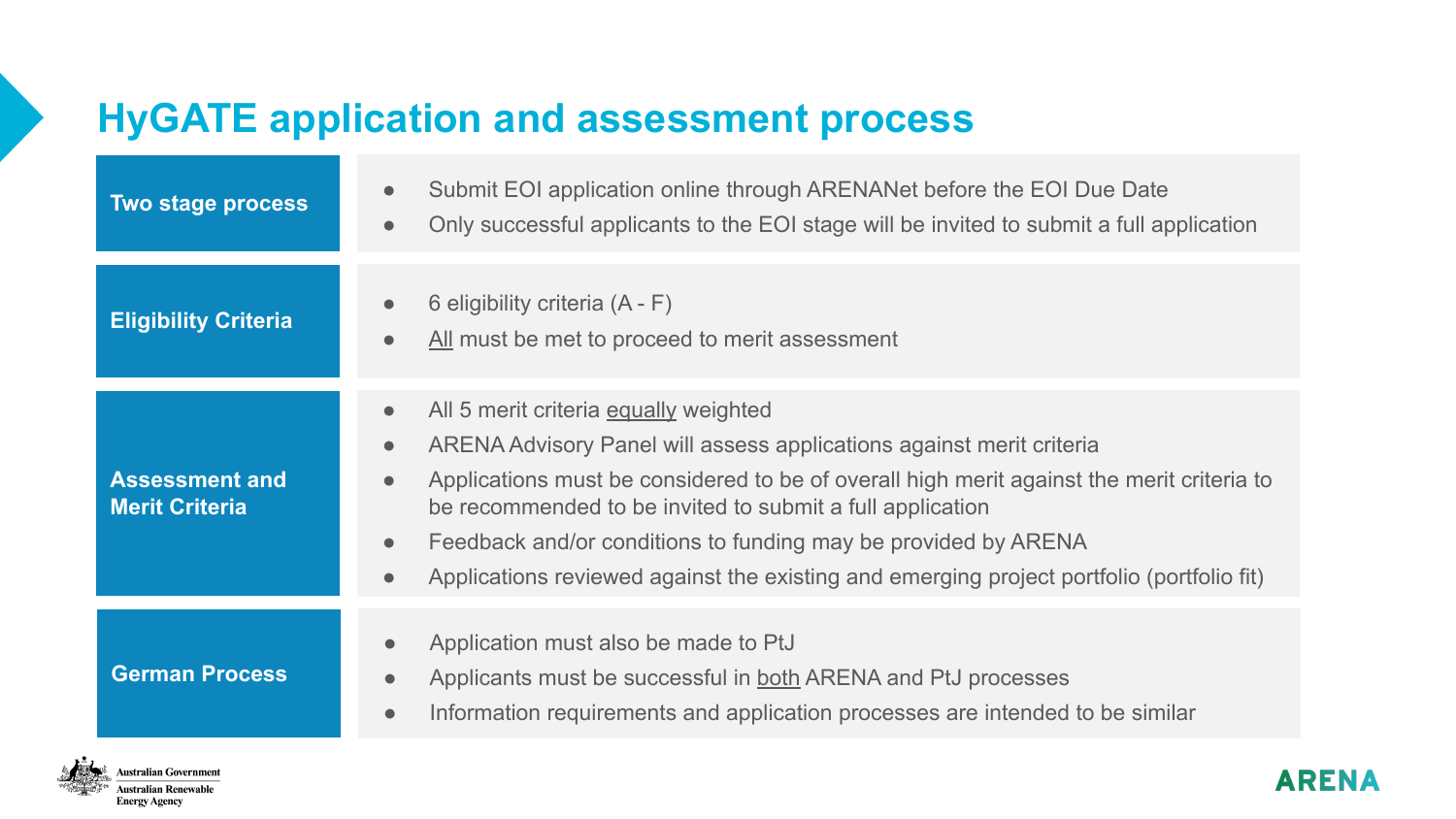

*Note: timelines outlined are subject to change. Please consider as indicative only and refer to the Funding Announcement or HyGATE webpage for latest key dates.* 



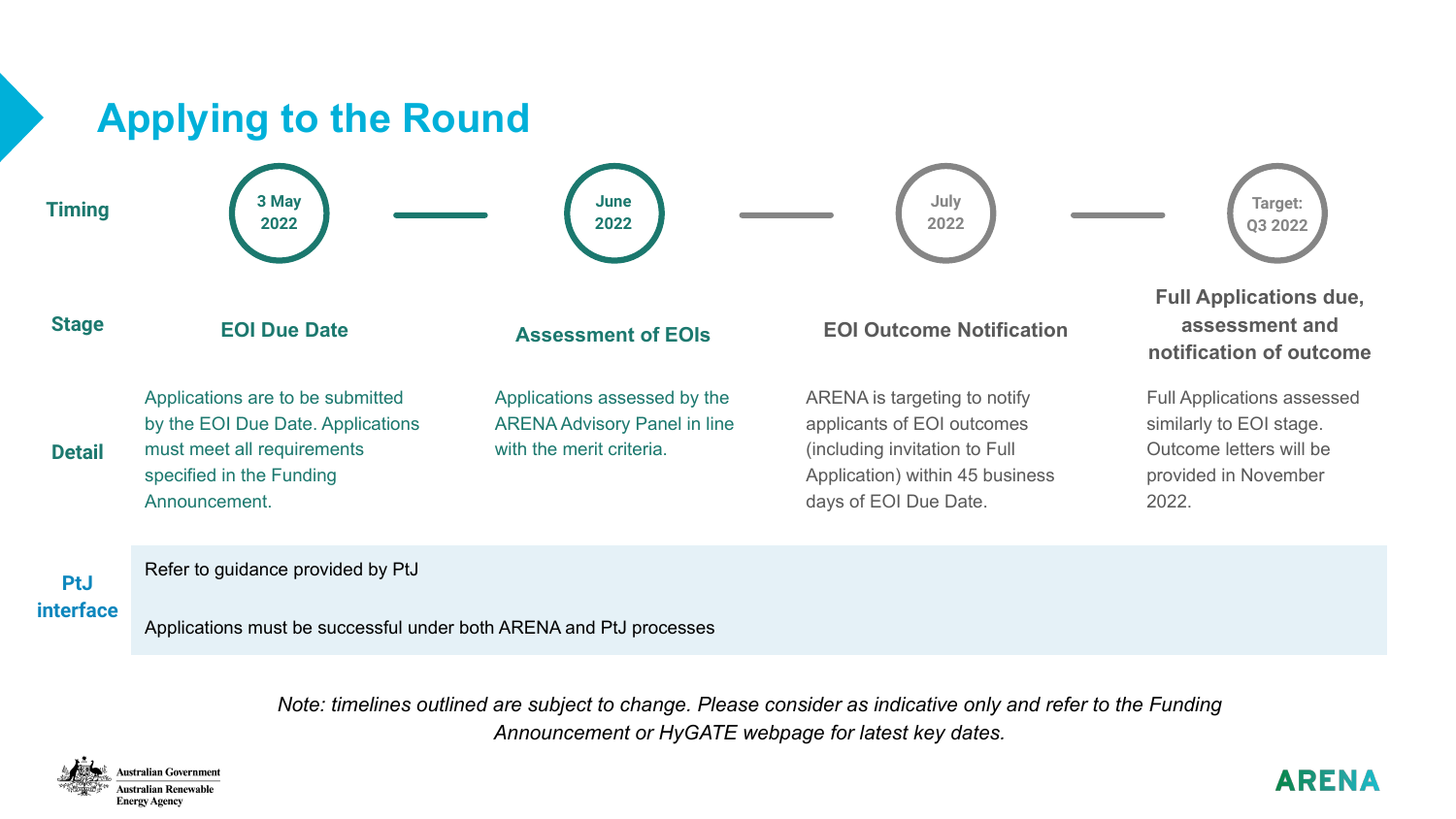# **Attachments (required)**

The following are required attachments at EOI stage:

|                | <b>Project plan</b>                                      | Refer to Appendix A section 1<br>and 2 of Funding<br>Announcement for project<br>plan requirements.                   |                | $5\phantom{1}$ | <b>Risk management plan</b>             | Applicants to use their own<br>template.                                                                     |
|----------------|----------------------------------------------------------|-----------------------------------------------------------------------------------------------------------------------|----------------|----------------|-----------------------------------------|--------------------------------------------------------------------------------------------------------------|
|                |                                                          |                                                                                                                       |                | 6              | <b>Knowledge sharing</b><br>plan        | Template provided by ARENA,<br>available on <b>HyGATE</b><br>webpage.                                        |
| $\overline{2}$ | <b>Financial model</b>                                   | Refer to Appendix A section 3<br>of Funding Announcement for                                                          |                |                |                                         |                                                                                                              |
|                |                                                          | financial model requirements.                                                                                         | $\overline{7}$ |                | <b>Evidence of</b><br><b>Consortium</b> | MOU governing the<br>relationship of the Consortium<br>members and respective<br>commitments to the project. |
| $\overline{3}$ | <b>Project budget</b>                                    | Spreadsheets, calculations<br>and budgetary evidence /<br>quotes should be provided to<br>support Application budget. |                |                | commitments to the<br>project           |                                                                                                              |
|                |                                                          |                                                                                                                       |                | 8              | <b>Project timetable</b>                | Detailed timetable for the key<br>development milestones of                                                  |
| 4              | <b>Funding agreement</b><br>compliance table<br>response | Template provided by ARENA,<br>available on <b>HyGATE</b><br>webpage.                                                 |                |                |                                         | the project.                                                                                                 |



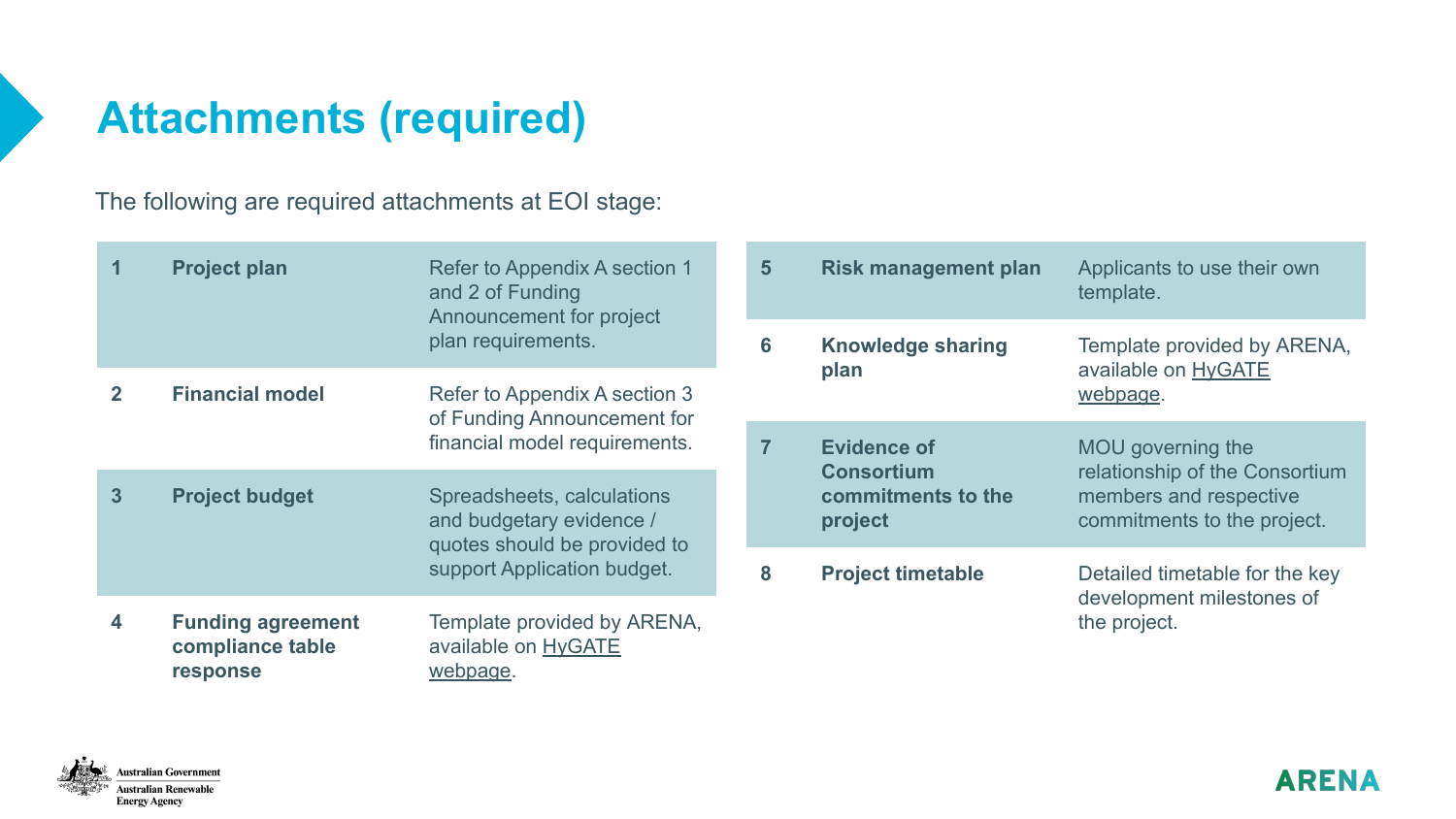# **Attachments (optional)**

The following attachments are **optional**. However, you are encouraged to provide as much supporting detail as possible:

- CVs for key personnel, detailing experience relevant to the project
- Evidence of financial capacity of Consortium members (documentation to support the Consortium's ability to support its proposed financial contribution to the project)
- Letters of support from key stakeholders
- Any other documents available for diligence

Applicants are encouraged to share the same level of information and detail with both ARENA and PtJ.

The application submitted by the Consortium to PtJ does not need to be provided to ARENA. However, applicants must confirm that an appropriate submission has been (or will be) made to the German delivery partner for the HyGATE Initiative.



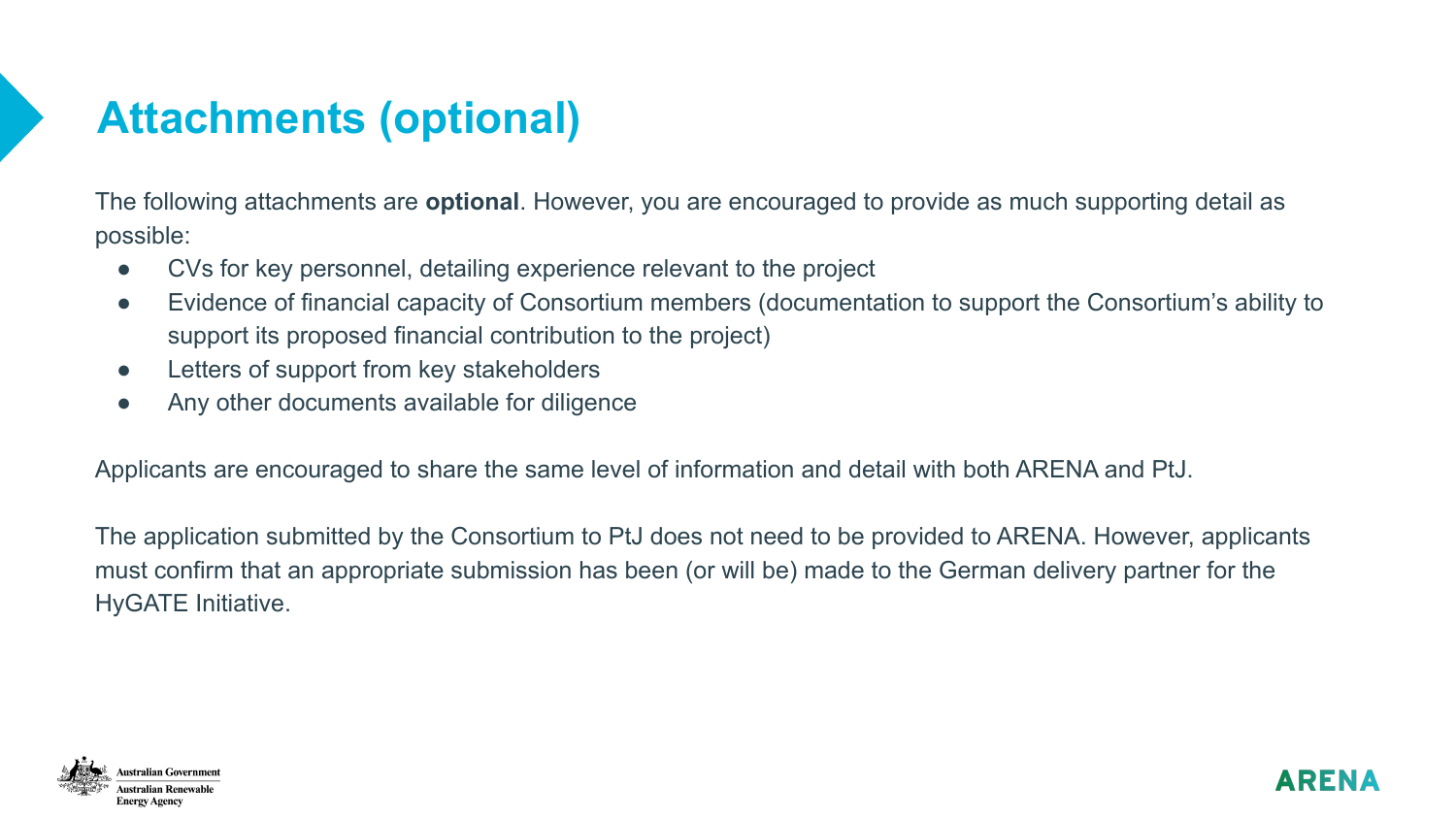## **Key points to note in applying to the Round**

- ✓ **Consortium** Ensure you are part of an eligible Consortium
	- Only one application submitted to ARENA on behalf of the Consortium, by an eligible applicant
- ✓ **Due date** Submit your application via ARENANet by the EOI Due Date
	- German application also submitted to PtJ by due date
- ✓ **Application attachments** Application includes required attachments, including project plan in the specified structure
	- Refer Appendix A of the Funding Announcement
- ✓ **Scope of application** Application should discuss the *whole* project (not just what is taking place in Australia, or is the subject of the ARENA funding request)
- ✓ **Information sharing** Consent to the sharing of information between PtJ and ARENA within ARENANet application

*Note: no assistance will be provided by ARENA on EOI applications.*



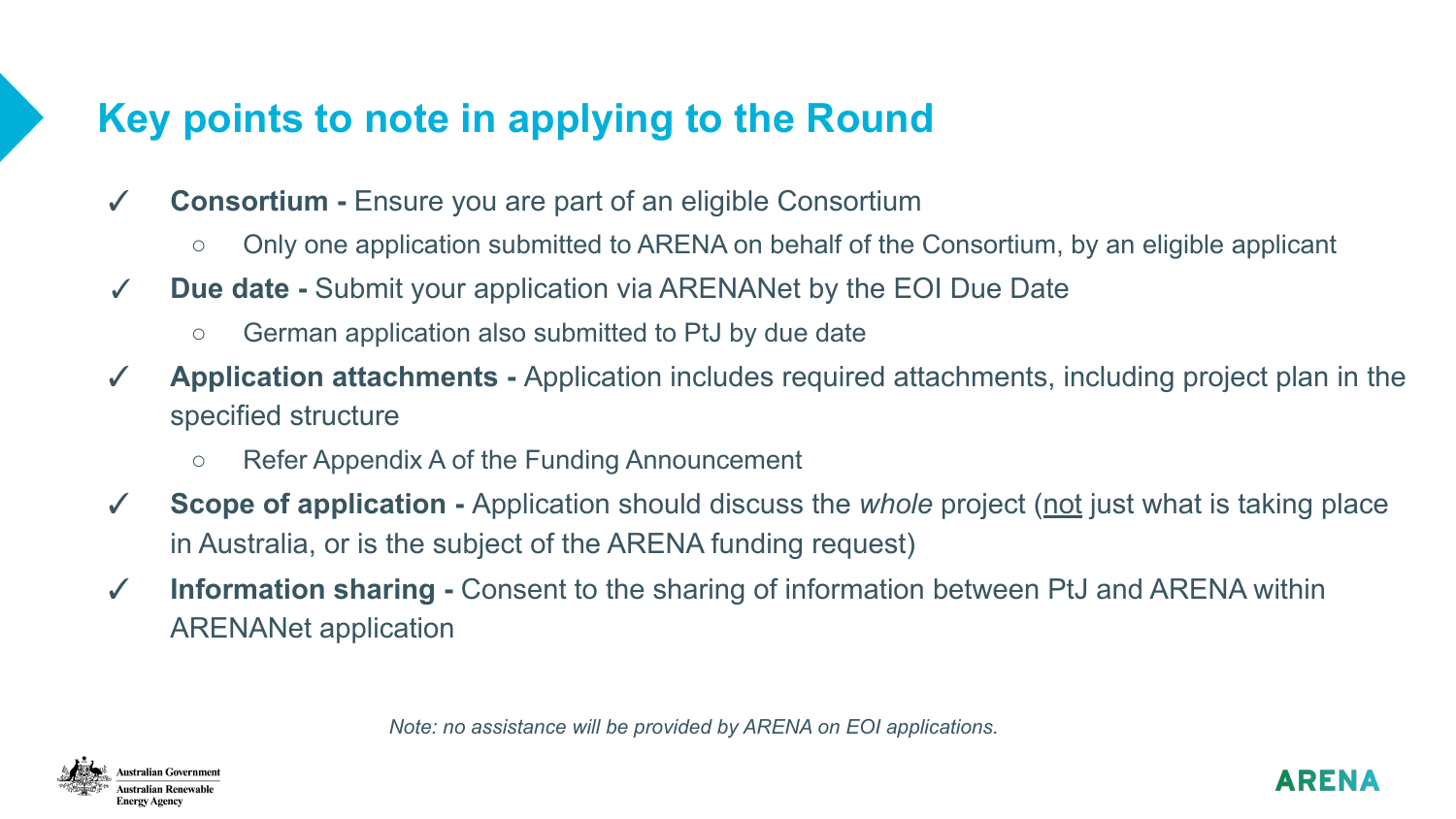# **3. Eligibility and Merit Criteria**



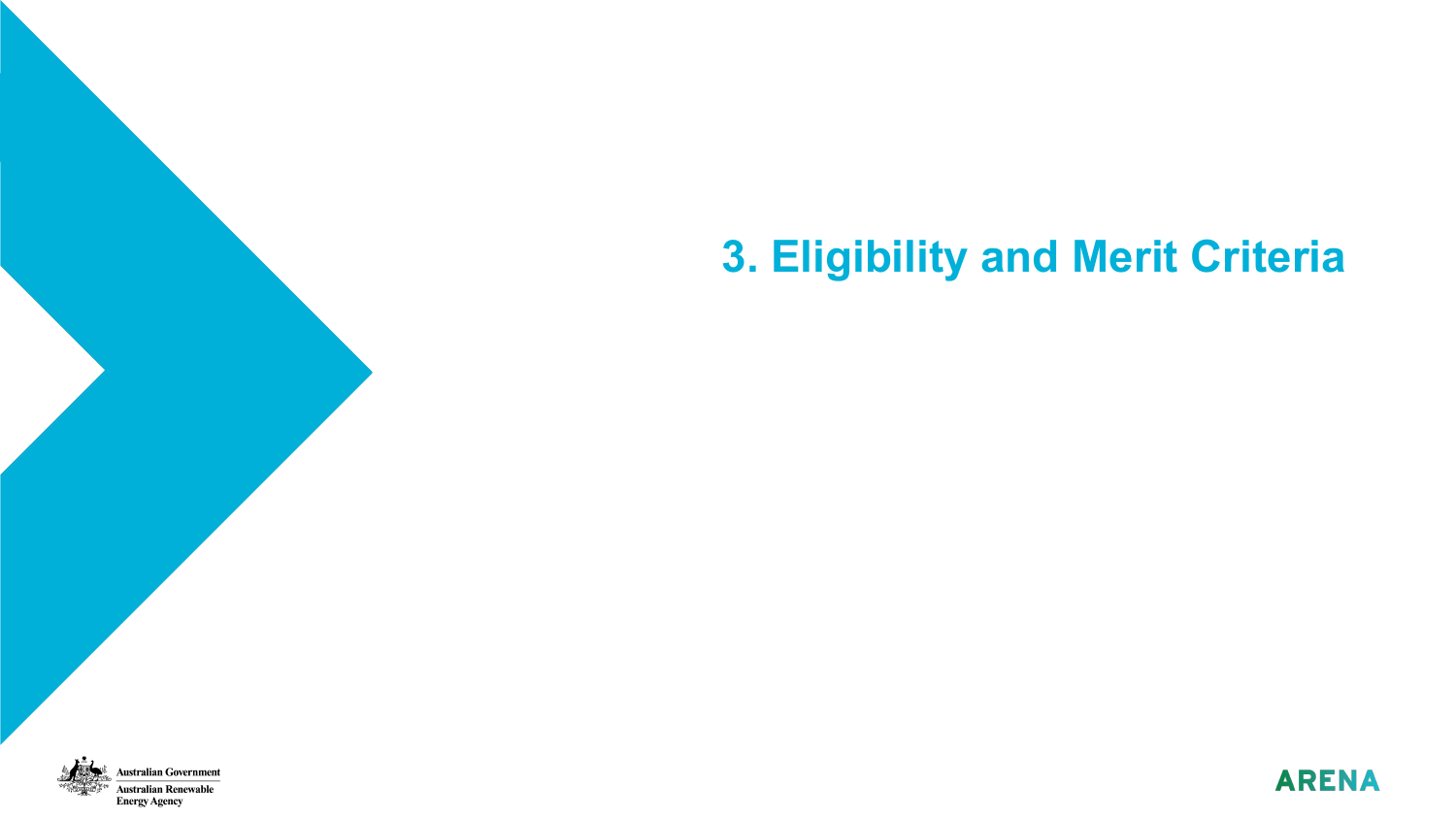# **Eligibility Criteria**

| A - eligible applicant                | • Must hold an Australian Business Number (ABN) and be either:<br>an Australian entity incorporated under the Corporations Act 2001 (Cth); or<br>$\circ$<br>a Commonwealth entity prescribed as a government business enterprise by section 5(1) of the Public<br>$\circ$<br>Governance, Performance and Accountability Rule 2014; or<br>an Australian State or Territory owned corporation or a subsidiary of an Australian state or territory owned<br>$\circ$<br>corporation; or<br>an Australian local government or council.<br>$\circ$ |
|---------------------------------------|----------------------------------------------------------------------------------------------------------------------------------------------------------------------------------------------------------------------------------------------------------------------------------------------------------------------------------------------------------------------------------------------------------------------------------------------------------------------------------------------------------------------------------------------|
| <b>B</b> - eligible activity          | • Involves a Renewable Energy Technology that has the potential to contribute to the Program Outcomes;<br>• Has achieved a Technology Readiness Level (TRL) of 4 or above;                                                                                                                                                                                                                                                                                                                                                                   |
| C - take place in Australia           | • The majority of the Project activities must take place in Australia.                                                                                                                                                                                                                                                                                                                                                                                                                                                                       |
| D - knowledge sharing                 | • Must agree to ARENA's Knowledge Sharing Plan, which is included as part of the Funding Agreement template.                                                                                                                                                                                                                                                                                                                                                                                                                                 |
| <b>E</b> - intellectual property      | • Must warrant that the Applicant has ownership or access to any IP necessary to complete the project.                                                                                                                                                                                                                                                                                                                                                                                                                                       |
| F - comply with other<br>requirements | • Must not be named as an organisation: that has not complied with the Workplace Gender Equality Act 2012<br>(Cth); or on the list of persons and entities designated as terrorists.<br>• Must disclose any legal proceedings or investigation including litigation, arbitration, mediation or conciliation that<br>are taking place, pending or threatened against you or a related body corporate.                                                                                                                                         |

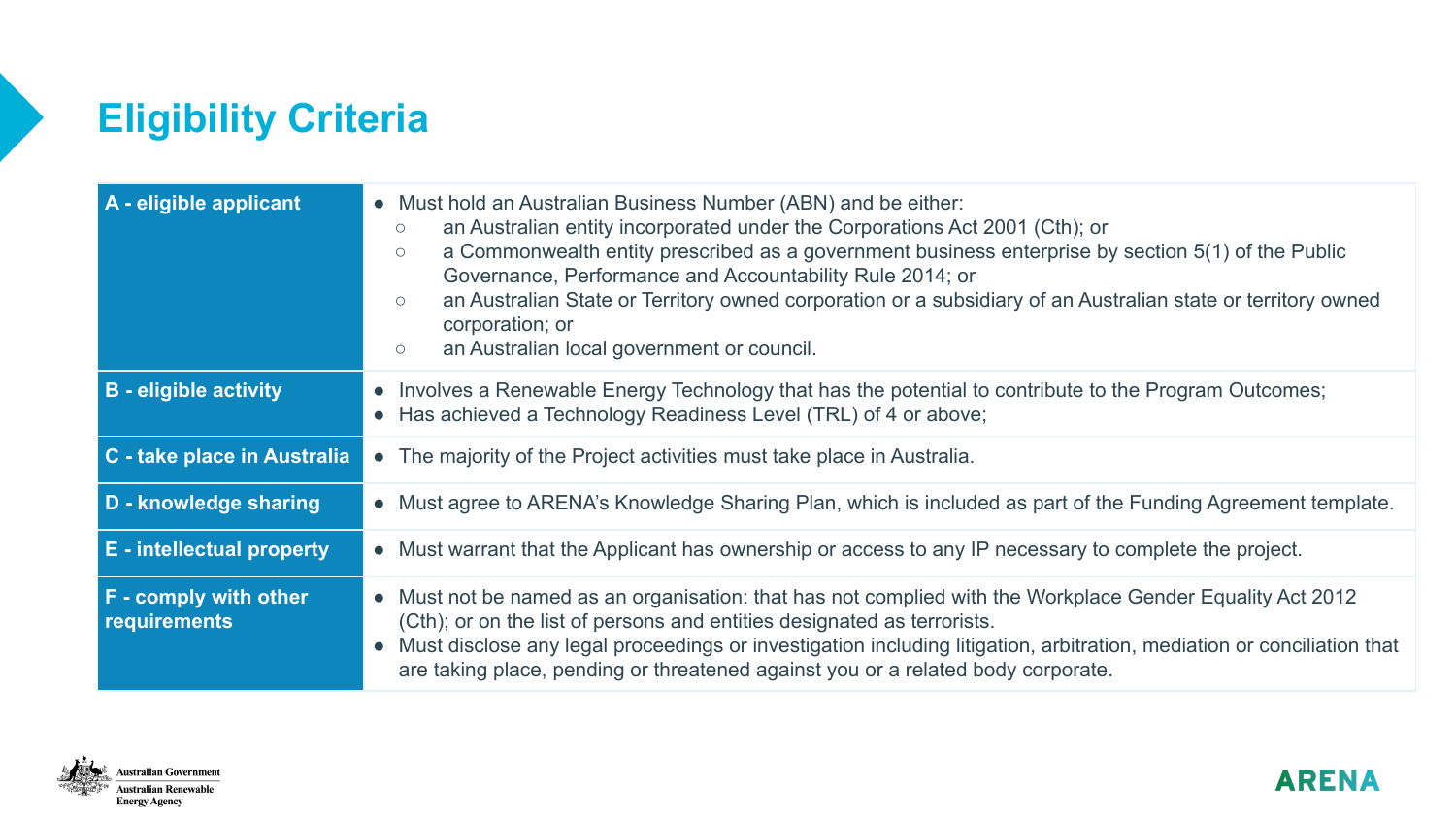## **Merit Criterion summary and ARENA focus at EOI stage**

| <b>Merit</b><br><b>Criterion</b><br>A            | <b>Contributes to the</b><br><b>Program Outcomes</b>       | ARENA will focus on the extent to which Applicants clearly demonstrate the potential of the<br>project to achieve the Round Key Objectives and alignment with the Scope of the Round.                                                             |
|--------------------------------------------------|------------------------------------------------------------|---------------------------------------------------------------------------------------------------------------------------------------------------------------------------------------------------------------------------------------------------|
| <b>Merit</b><br><b>Criterion</b><br>в            | <b>Applicant capability</b><br>and capacity                | ARENA will focus on the Consortium's demonstrated ability to develop the project from its<br>current stage to the level of readiness at the Full Application stage, along with the level or<br>commitment and engagement of key project partners. |
| <b>Merit</b><br><b>Criterion</b><br>$\mathbf{C}$ | Activity design,<br>methodology, risk<br>and compliance    | ARENA will focus on the quality of the project plan and timeline, which should demonstrate the<br>Applicant has the resources and plans in place to deliver the project as described.                                                             |
| <b>Merit</b><br><b>Criterion</b><br>D            | <b>Financial viability</b><br>and co-funding<br>commitment | ARENA will focus on level of funding certainty to deliver the project within the proposed<br>timetable and the appropriateness of resources and funding requested.                                                                                |
| <b>Merit</b><br><b>Criterion</b><br>Е            | <b>Knowledge sharing</b>                                   | Applicants must provide a completed version of the template Knowledge Sharing Plan,<br>including any additional knowledge sharing deliverables proposed.                                                                                          |

stralian Government stralian Renewable **Energy Agency** 

*Note: A more comprehensive outline of the Merit Criteria is provided in Section 7 of the Funding Announcement.* 

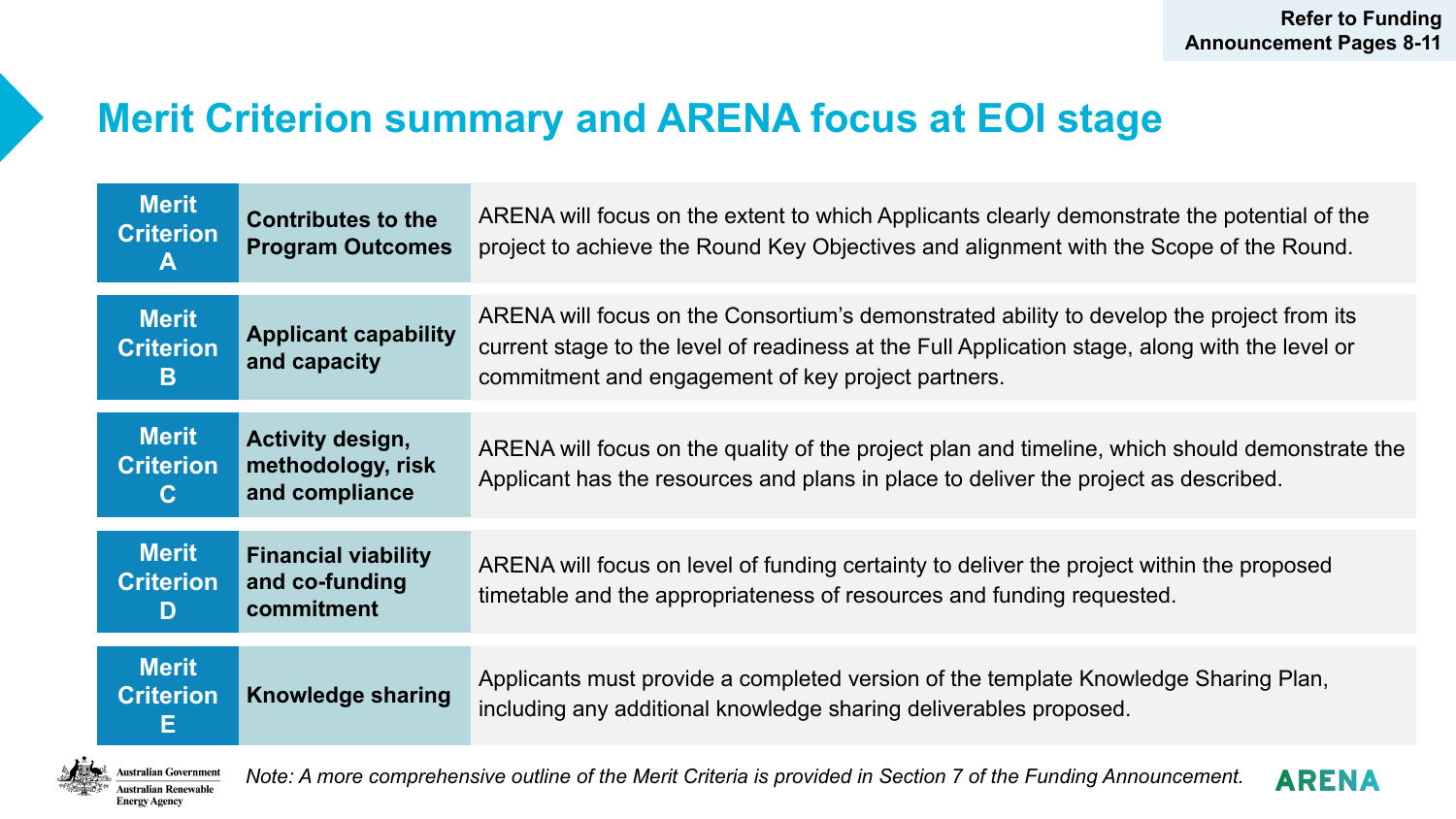